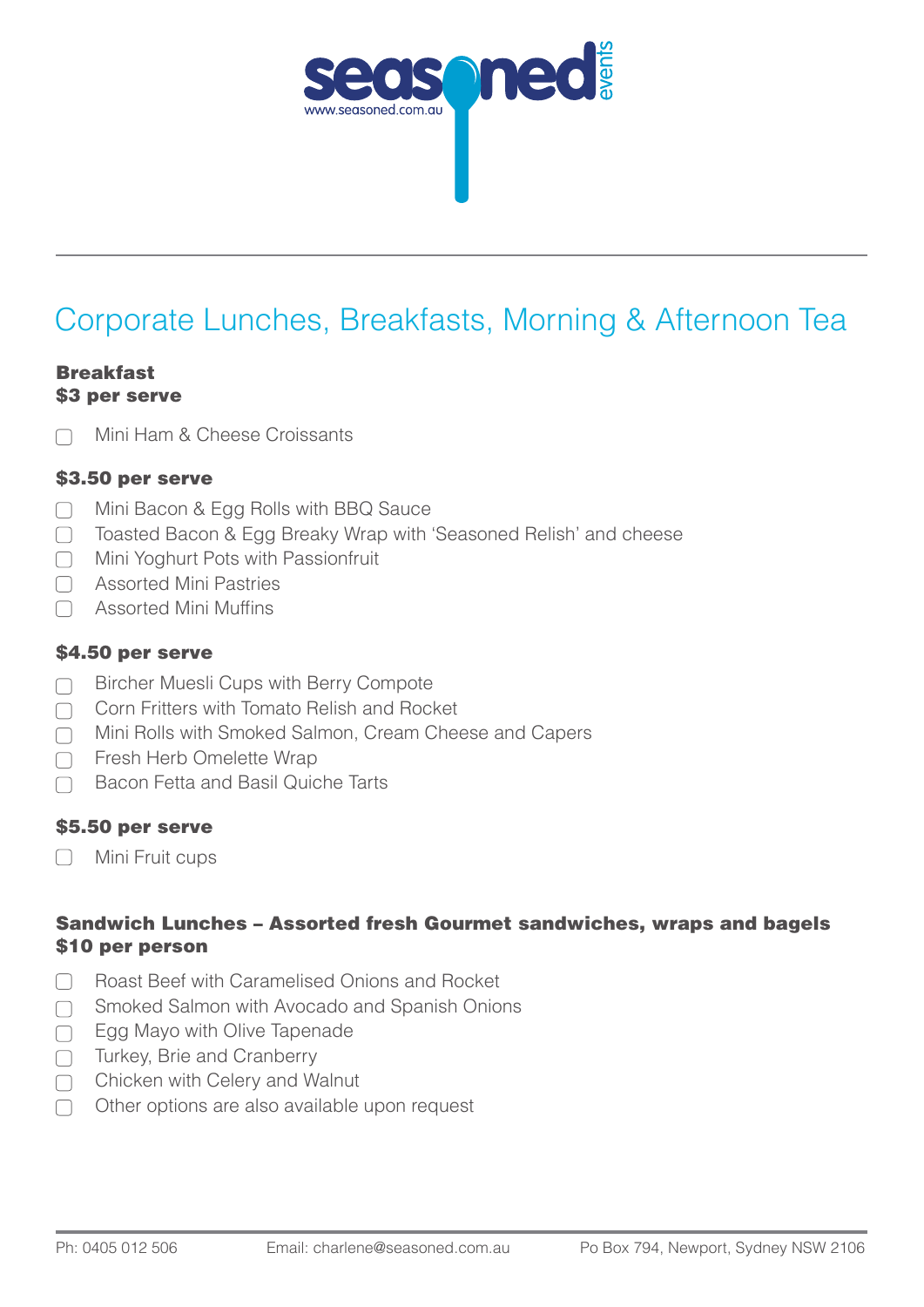

## Gourmet Salads From \$3 per person

- Mixed Leaf Salad with Balsamic Glaze  $\Box$
- Traditional Garden Salad  $\Box$
- Traditional Greek Salad with Feta

# From \$4 per person

- Roasted Root Vegetable and Spinach Salad  $\Box$
- $\Box$ Spiced Cous Cous, Roast Pumpkin, Goats Cheese, Fresh Herbs and Lemon
- Avocado, Tomato and Green Bean Salad
- Tabbouleh and Fetta Salad  $\Box$
- **Fennel, Parsley and Lemon Salad**

## From \$6 per person

- ◯ Creamy Potato and Caper Salad with Smoked Salmon and Cos Lettuce
- □ Beetroot, Watercress, Pine Nuts and Goats Cheese with Balsamic Glaze
- ◯ Asian Style Masterstock Chicken Shredded with Fresh Herbs and Zesty Citrus Dressing
- $\bigcap$  Traditional Caesar Salad with Egg

# From \$7 per person

- □ Fig and Proscitto with Rocket, Goats Cheese and Balsamic Glaze
- □ Traditional Caesar Salad with Chicken & Egg

# From \$8 per person

Rare Peppered Beef Salad with Oven Dried Tomato, Rocket, Cornichon and Roasted Spanish Onion

# Individually Plated Meals - Gourmet Salad - \$18 per person

- Lamb salad with Spiced cous cous, roast pumpkin, goats cheese, fresh herbs and lemon  $\Box$
- Roast Salmon Salad with Croutes, Boiled Egg, Salmon Roe, Kipfler Potato, Aioli and Dill
- Chicken and Avocado Salad with a Lemon Dressing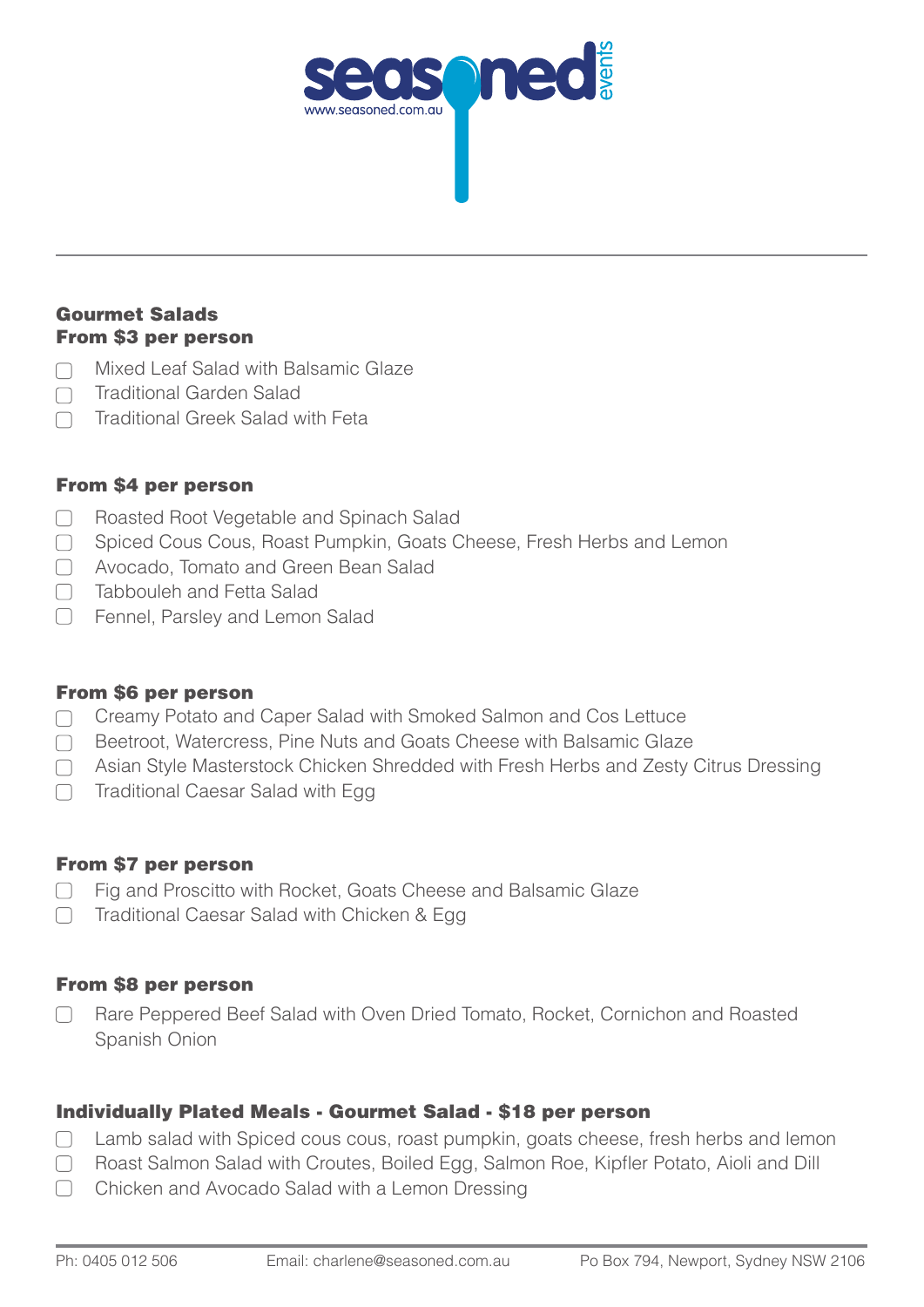

#### Assorted Sushi \$6 per person

## Morning Tea/Afternoon Tea \$3 per person

- □ Trio of Iced Mini Cupcakes
- **C** Freshly baked Mini Pies
- Freshly baked Mini Quiches
- C Lemon Lime Tartlets

## \$3.50 per person

- Assorted Mini Muffins
- □ Freshly Toasted Croissants
- Rich Chocolate Brownie  $\Box$

#### \$5 per person

- □ Fresh Fruit Cut or Platter
- C Crudités Platter with assorted dips

## \$6.50 per person

- □ Assorted Pastries
- □ Assorted Mini Cakes
- □ Date Scones with Maple Butter
- □ Freshly Baked fruit Flavoured Muffins
- Scones with Jam
- **Banana Crepe Rolls**
- Ham & Cheese Croissant

## \$7 per person

- C Cheese and Fruit Platter
- $\Box$ Anti-pasto Platter